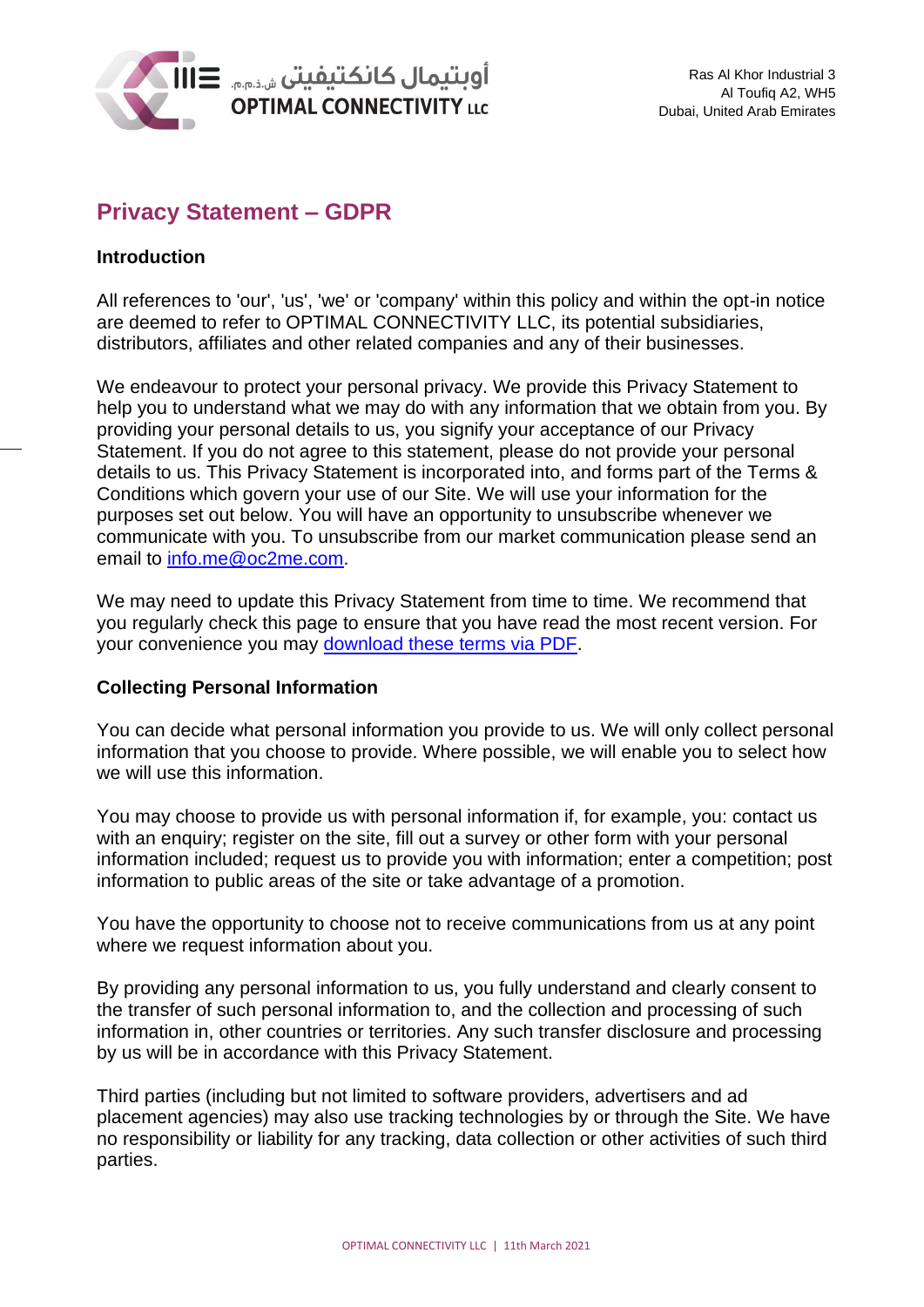

# **Our Use of Cookies**

In common with many websites, we use "cookies" to help us gather information from visitors to our site about you which is not personally identifiable such as:

- the IP address from which you access the site
- the type of browser and operating system used to access the site
- the date and time of your access to the site
- the pages you visit
- the pages you visit the internet address of the website from which you accessed the site

A cookie is a small data file that our server sends to your browser when you visit the site. The use of cookies helps us to assist your use of certain aspects of the site. You can delete cookies at any time or you can set your browser to reject or disable cookies. If you do disable cookies some functions on the site may not work correctly. You can obtain information about how to manage cookies at [www.allaboutcookies.org.](http://www.allaboutcookies.org/)

We use information from cookies, for example, to learn about the number of visitors to our site and the type of technology that our visitors use. Cookies help us to monitor what sort of content is popular and to assess visitors browsing habits. When a user revisits the site, we may recognise the user by the cookie and customise the user's experience accordingly. We can use this information to continually improve the content and usability of the site.

We may compile and report to third parties (such as advertisers) aggregate statistics about our users in terms of numbers, traffic patterns and related site information. When you visit our Site we automatically collect and store certain non-personal information about you such as:

- the IP address from which you access the site
- the type of browser and operating system used to access the site
- the date and time of your access to the site
- the pages you visit
- the internet address of the website from which you accessed the site

# **Use of Information**

We may use personal and non-personal information collected from you in the following ways:

#### **Internal Marketing purposes**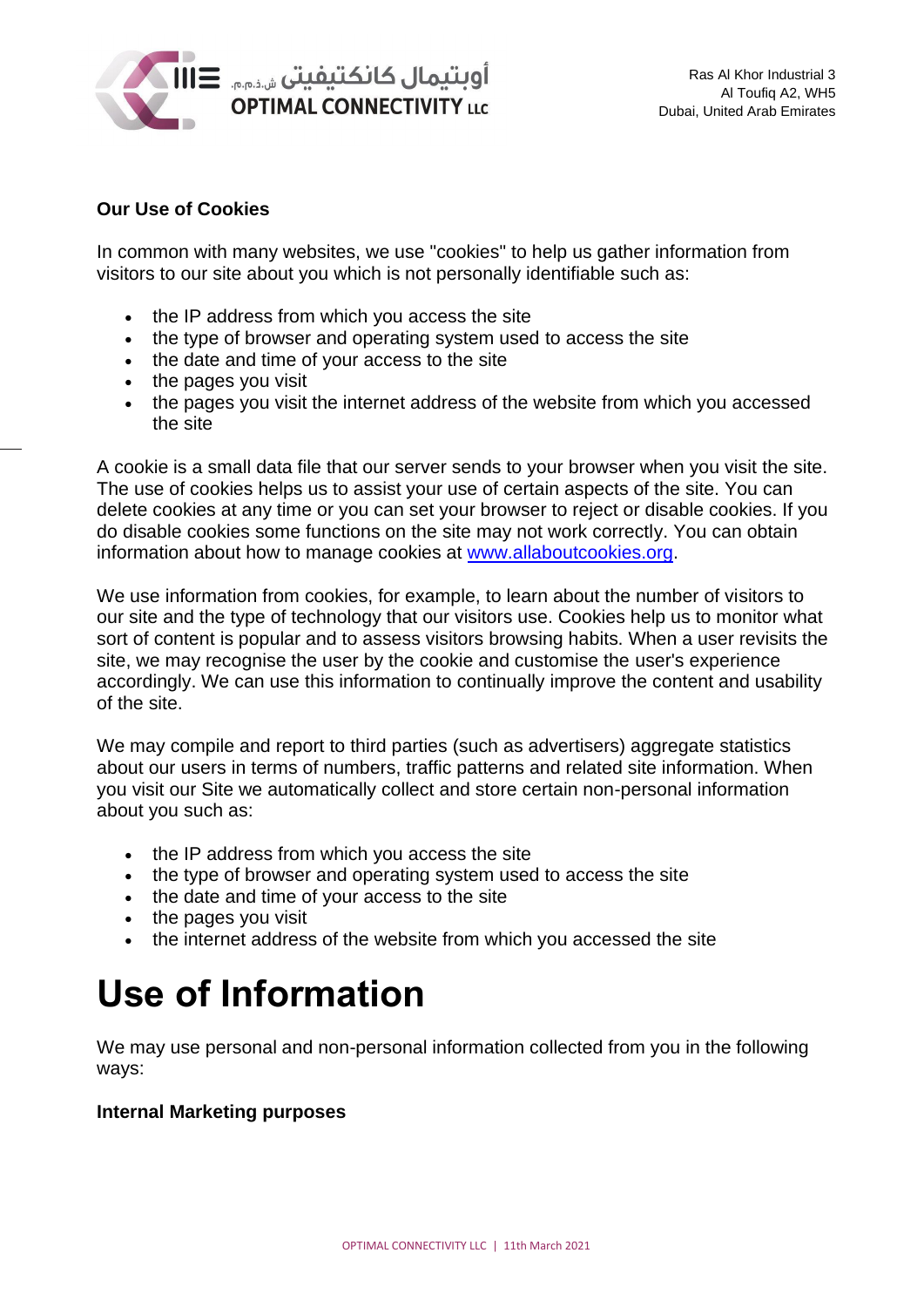

We may use information for internal marketing analysis, for example, to assess trends among our consumers or to measure the amount of traffic to our websites. We may also use your personal information in order to communicate with you about our products and services and those of our subsidiaries, affiliates, and related companies and any of their businesses. Some or all of these activities may be sub-contracted to third parties who will agree to be bound by the terms of this privacy policy. However, you will be able to choose whether or not to receive such communications when you first provide personal information to us. You will have an opportunity to unsubscribe whenever we communicate with you. To unsubscribe from our please send an email to us. We may also share nonpersonal information with others, such as advertisers, in aggregate anonymous form, which means that the information will not contain any personally identifiable information about you.

# **Transactional purposes**

We may use your personal information in order to respond to your queries and requests and to manage transactions such as credit card payments for any goods that you order from us or any of our agents, or for the fulfilment of such transactions (e.g. delivery). The personal information you provide may be used by an authorised vendor to fulfil that order.

# **Third party offers**

We may arrange for carefully selected organisations to send you marketing and promotional information that may be of interest to you. In such circumstances your personal information may be disclosed to these organisations who will agree to be bound by the terms of this Privacy Statement. We will obtain your permission before you are sent any such communications.

# **Sale and Transfer**

In the event of a sale, merger, consolidation, change in control, transfer of substantial assets, reorganisation or liquidation, we may transfer, sell, or assign to third parties information concerning your relationship with us, including without limitation, personally identifiable information that you provide and other information concerning your relationship with us.

#### **Administration and Data Management**

We may disclose your personal information to third parties under confidentiality obligations when the performance of any service in relation to the activities above is subcontracted (e.g. the administration of a marketing campaign).

# **Legal purposes**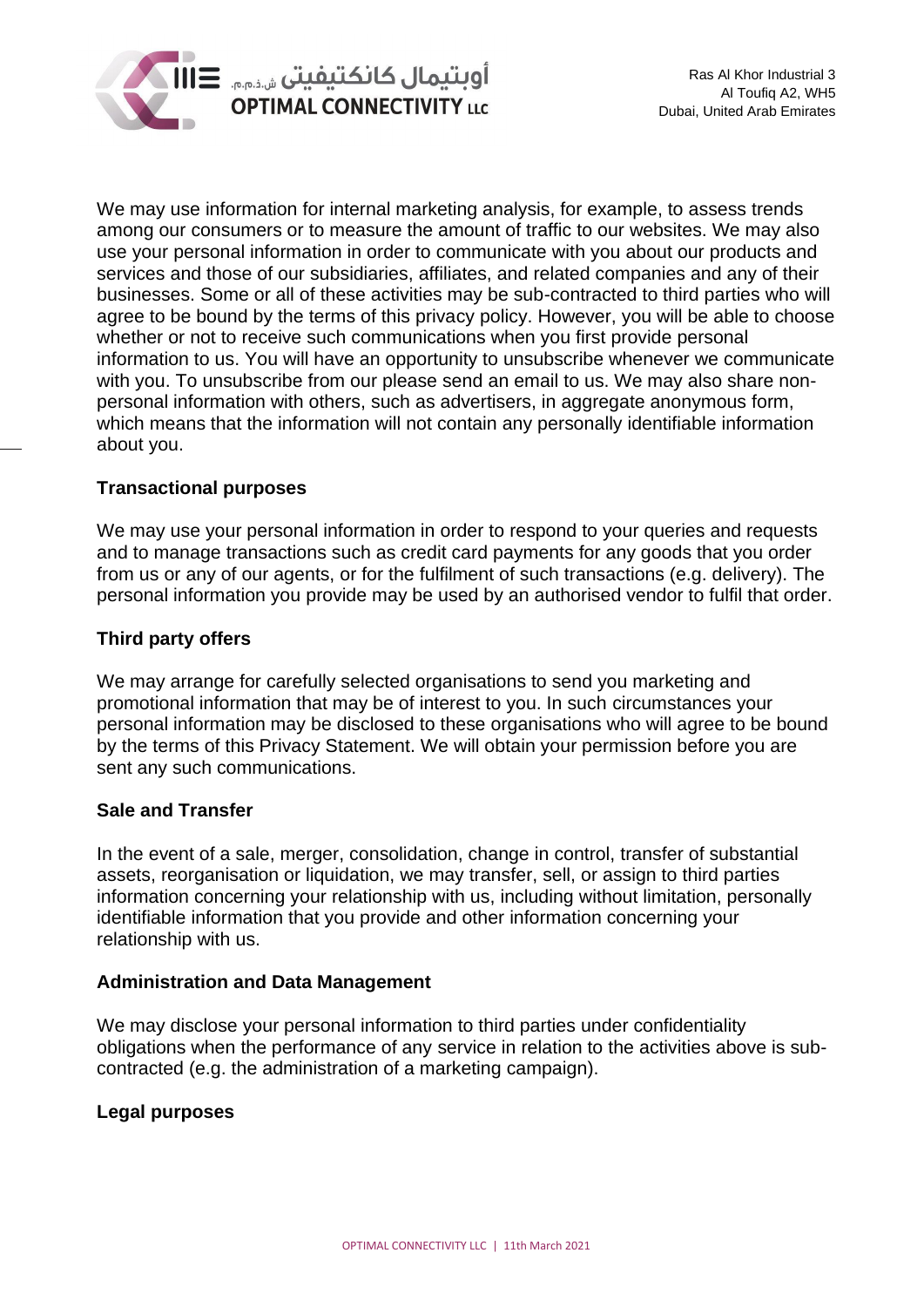

We may disclose your personal information if permitted by law or required to do so by law or where we believe such action is necessary in order to protect or defend our interests or the interests of our customers or users of our Site.

# **Security**

We take security seriously and we take precautions to keep your personal information secure. We have put in place appropriate physical, electronic and managerial procedures to safeguard the information we collect. However, due to the open communication nature of the Internet, we cannot guarantee that communications between you and us, or information stored on our servers, will be free from unauthorised access by third parties.

# **Access to your Information**

At your request, where the law requires us to do so, we will confirm what personal information we hold about you, update your information, remove your information and/or correct any inaccuracies in such personal information if you contact us. We will make every effort to respond to your request in a timely manner.

#### **Links**

This site may contain links or references to other Web sites outside of our control. Please be aware that we have no control over these sites and our privacy statement does not apply to these sites. We encourage you to read the privacy statements and terms and conditions of linked or referenced sites you enter.

# **GDPR Compliance**

OPTIMAL CONNECTIVITY believes that your personal data belongs to you. We aim to respect and process your personal data with due care at all times. When visiting our websites, you shall feel confident that your privacy is respected.

The purpose of this policy is to inform you of the types of Personal Data we collect when you use one of the OPTIMAL CONNECTIVITY web sites and the steps we take to protect and safeguard your personal information.

This policy and its principles apply to personal identifiable information we ask for and that you provide. By this we mean information that directly or indirectly identifies you, such as your name, physical address, e-mail address, IP number or other contact details.

We aim to process personal data that is adequate, relevant and not excessive in relation to the purpose for which it has been collected. We believe in being transparent about the types of personal information and why we collect your information. We only collect and process personal information where we have lawful grounds to so, and in accordance with Data Privacy Laws.

On request, OPTIMAL CONNECTIVITY will provide you with further information regarding our processing and protection of your personal data when visiting our websites or communicating with us through other channels. Please see the contact section below.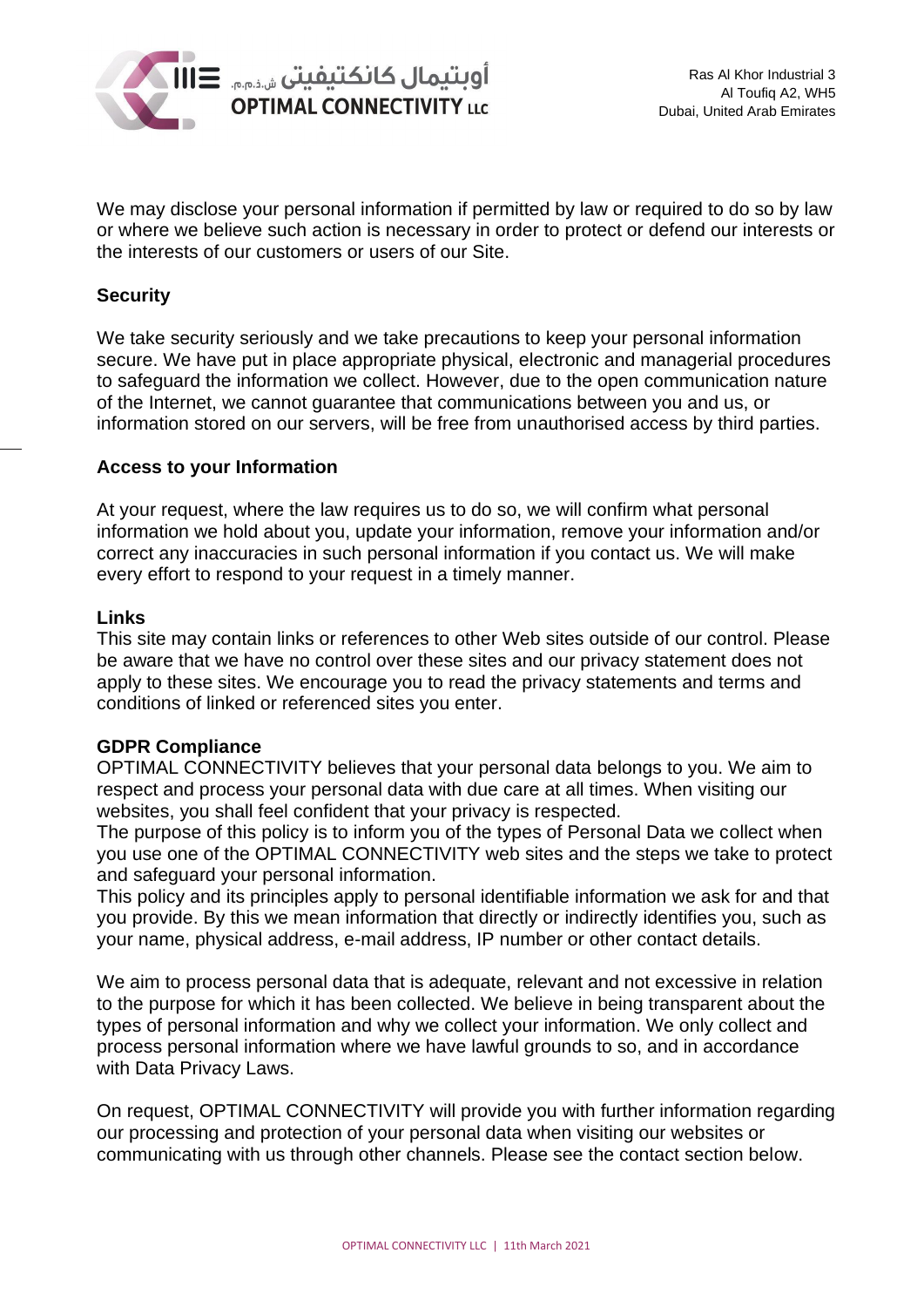

# **Personal Data collection**

We hope the following information will help you make an informed decision about sharing your personal information with us. You are always free to decide if you want to provide your personal identifiable information or not.

### **Just visiting our website**

By accessing and browsing our web sites and most other services, we do not require personal identifiable information. We may collect limited non-personal identifying information your browser makes available whenever you visit a website. For example, your Internet Protocol address, browser language, geographical location data, date and time, and cookies. We use non-personal information to better understand user experience and interaction with the sites and to further improve our offerings and services. Our Policy for usage of cookies is available here: vorl.t.oc2me.com/legal/cookies-policy

#### **Creating an Account**

We also provide services which require you to register a personal account. To register an account, we need certain personal identifiable information which we use to create the account and to provide the services you requested. This personal identifiable information will only be used for the specific purpose it was collected for.

#### **Applying for a Job online**

Whenever we request personal identifiable information, we will inform you about what types of data we collect and how we use it. In general, if you are applying for job online we will use your information to process your application.

#### **Connect for Business**

Where you request to receive newsletters, marketing and promotional material, general information or connect with us online, we may (depending on type of contact you request) collect the following personal identifiable information, for example:

Contact details (e-mail, address, phone, professional title or role), company name, gender and language preferences;

Event, meeting (including feedback about content and services at events you attend through surveys), travel Information;

Where connecting on social platforms, we may also collect information you submit or post to and from our Services.

We may also collect your precise, real-time location using beacon technology, GPS, cell phone towers, Wi-Fi signals, and/or future technologies.

We might look at how often you use an app and where you downloaded it.

We may also collect information from business partners, from third parties acting on your behalf, and other platforms that help provide Services. For example, we may receive meeting data from an event registration provider.

We use your personal identifiable information to provide you with the requested services and may send you marketing and promotional material relevant to you, including invites to events and seminars, product and service offerings, to keep in contact and to provide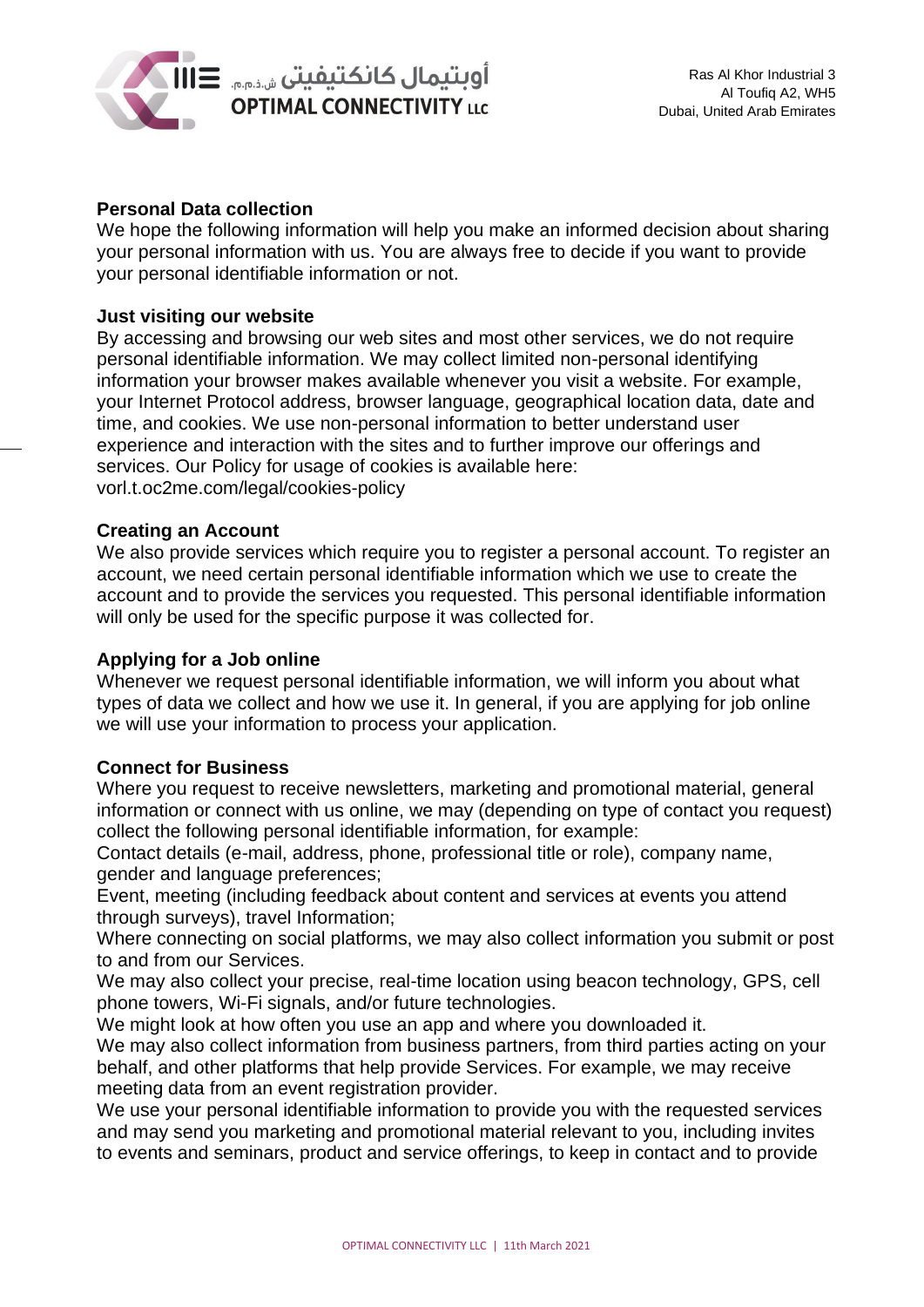

you with news, updates and other business-to-business related information relevant to you.

You may at any time ask us to delete your personal identifiable information. Please contact info.me@oc2me.com

# **OPTIMAL CONNECTIVITY is responsible as controller**

OPTIMAL CONNECTIVITY LLC, headquartered in Dubai, UAE, is the data controller of personal information collected via our website and which you entrust to us. We always aim to comply with the General Data Privacy Regulation and other applicable Data privacy laws. If you have any complaints relating to our handling of your personal identifiable information that cannot be resolved with us directly, please contact the UAE Data Protection Authority.

# **Legal grounds for Collection and Processing of Personal Data**

Depending on what services you request from us, we only process your personal identifiable information where we have legal grounds to do so. Where we require your consent to collect and process your personal data, the request form will be provided in a clear, specific and expressly manner.

If we have asked for your consent, it can always be revoked at any time by contacting us and we will not use or process your personal identifiable information any more.

### **Sharing of information**

As a general rule, OPTIMAL CONNECTIVITY never rents or sells your personal identifiable information to other companies or individuals, unless we have your consent. We may share such information in any of the following limited circumstances: With your consent.

To trusted businesses or persons for the sole purpose of processing your request on our behalf. Where this occurs, such parties are subject to agreements which require them to process such information only on our instructions and in compliance with this Privacy Policy and appropriate confidentiality and security measures.

Where we are required by law or have good faith to believe that access, preservation or disclosure of such information is reasonably necessary to protect the rights, property or safety of OPTIMAL CONNECTIVITY, its users or the public.

We may store and process personal information collected on our site in any country in which OPTIMAL CONNECTIVITY or our hosting providers maintain facilities. By using our services, you consent to the transfer of your information among these facilities, including those located outside your country.

# **Sharing of Account-specific information**

When you have created an account with us we may share information submitted under your account among all our services as well as distributors and channel partners to provide you with a seamless experience and to improve the quality of our services. We will not disclose your account information to other people or non-affiliated companies, except in the limited circumstances described in this Policy or with your consent. We only share your Information with data platforms and cloud providers that perform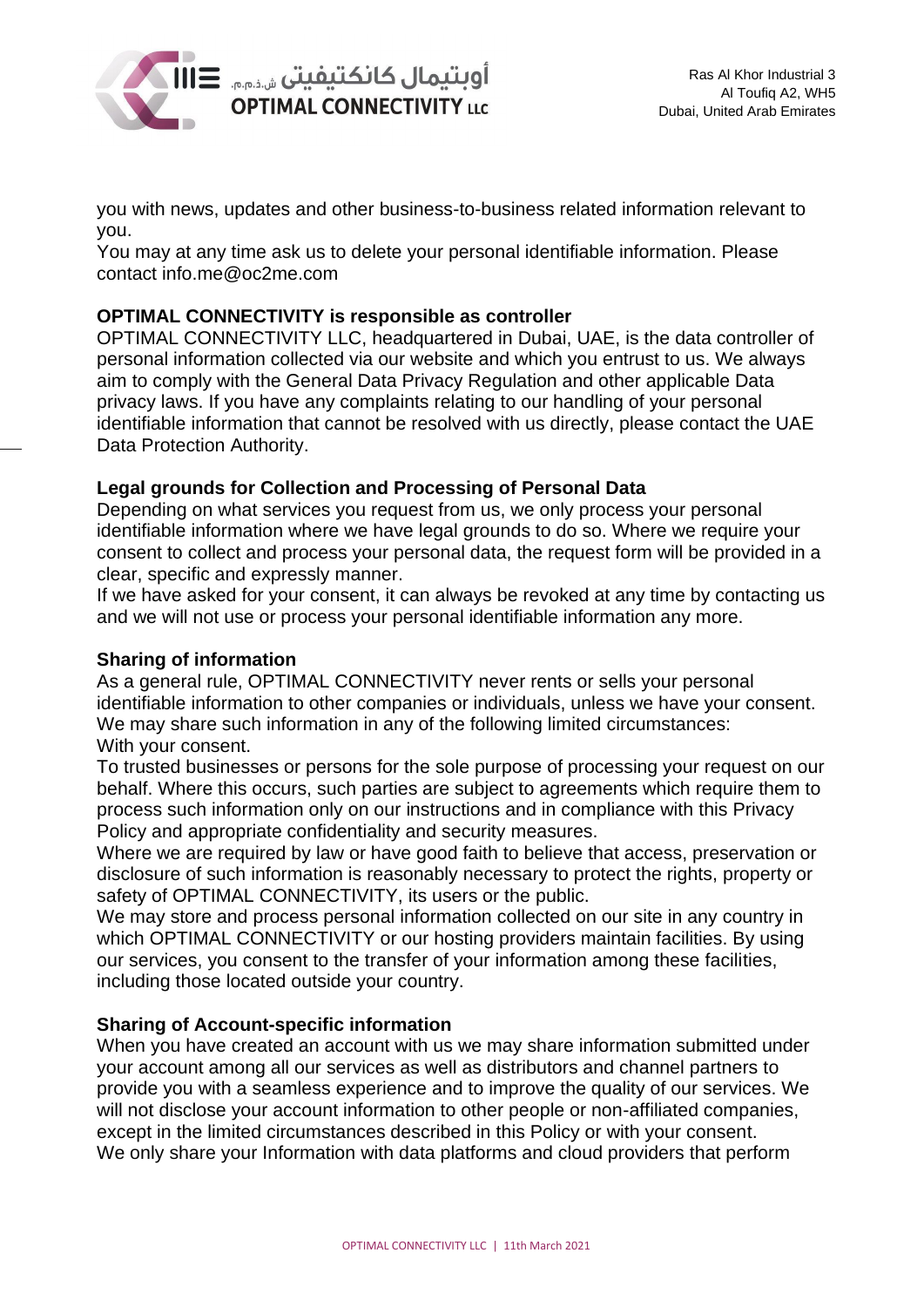

services on our behalf. We share Information with companies that help us operate and support our Services. Some vendors may be located in a country other than where you live. We may also share Information with analytics and search engine providers who act on our behalf.

#### **Security Measures**

We aim to implement appropriate technical and organisational measures to protect your personal data against accidental or unlawful destruction, accidental loss or alteration, unauthorised disclosure or access and any other unlawful forms of processing. We aim to ensure that the level of security and the measures adopted to protect your personal data are appropriate for the risks presented by the nature and use of your personal data. We restrict access to your personal data to our employees and suppliers who need to use the information in order to process it on our behalf, and who are contractually required to keep your personal data secure and confidential.

# **Updating your information**

Where we process your personal data, we aim to ensure that it is accurate and up-todate. We will seek to erase or rectify personal data that is inaccurate or incomplete. If you need to update or correct your personal identifiable information, please contact dataprivacy@oc2me.com with your request and we will provide you with the mechanism for updating and correcting your personal identifiable information.

#### **Retention**

We will only retain your personal data for as long as it is necessary to fulfil the purposes outlined in this policy or the purposes of which you have otherwise been informed. We will retain your data for as long as permitted under applicable legal grounds, after which it will be deleted.

If our legal grounds rely on your consent, you may revoke your consent at any time. Where you have exercised your right to withdraw your consent we may be required to keep your personal identifiable information for defined period in order for us to meet our legal obligations and defend ourselves in legal disputes under certain circumstances.

#### **Links to third party sites**

Services may include links to other websites whose privacy practices differ from ours. These external sites may place their own cookies on your computer, collect data or solicit personal information. If you submit Personal Information to any of those sites, your Information is governed by their privacy policies. OPTIMAL CONNECTIVITY does not exercise any control, or assume any responsibility for these sites, and we encourage you to carefully read the privacy policy of any website you visit.

#### **Your Rights as an individual under this Policy**

Since we process your Personal Data you can exercise certain rights during specific circumstances.

In relation to your Personal data you may request to: